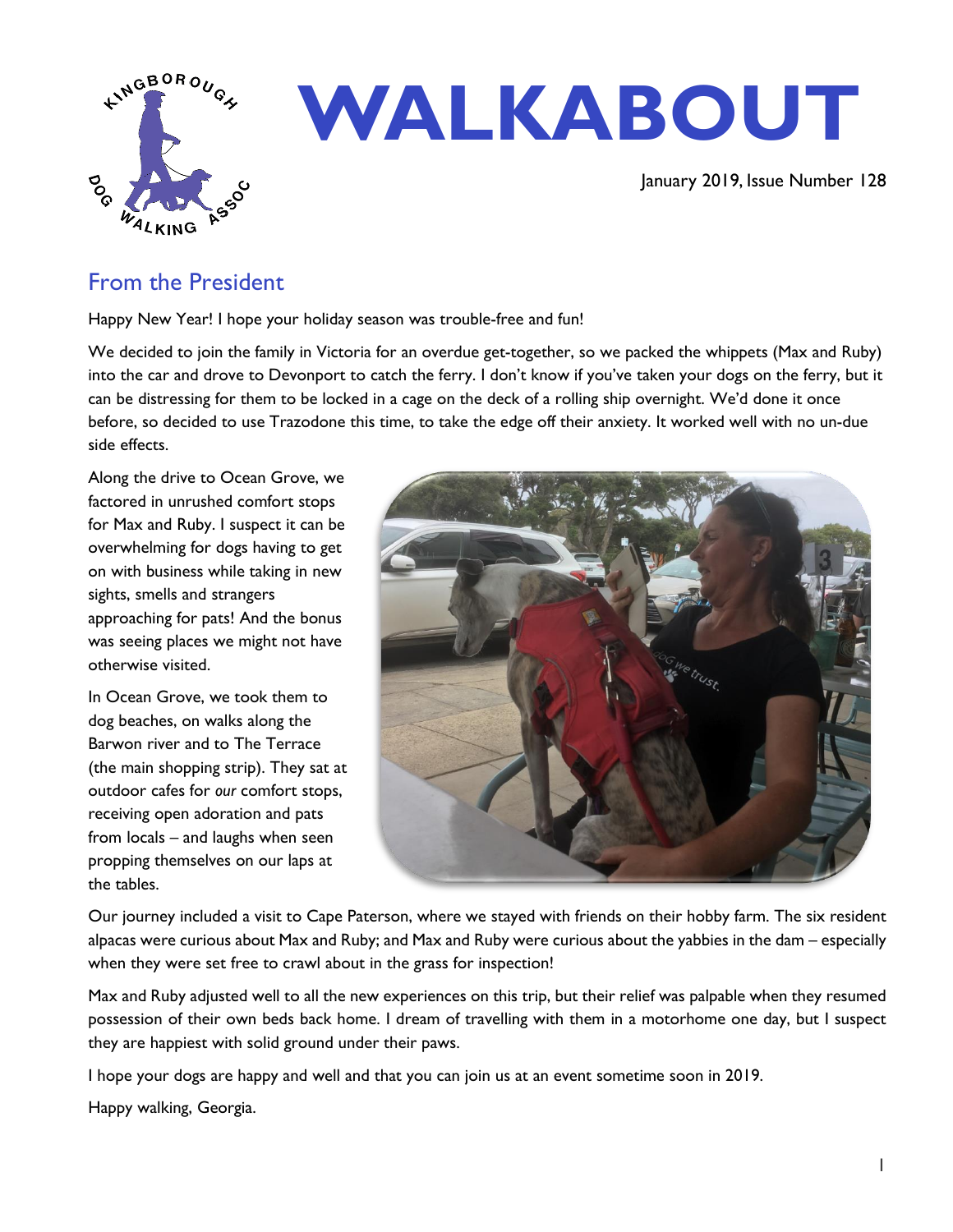# **KDWA CALENDAR For members and guests**

| Sun 3 Feb     | KDWA Chats & Wags*, Suncoast Dog Park, 10.00-11.00 am                                                                                                          |  |  |
|---------------|----------------------------------------------------------------------------------------------------------------------------------------------------------------|--|--|
| Thurs 14 Feb: | KDWA Chats*, 43 Coolamon Road: Taroona, 7.30-9.00 pm                                                                                                           |  |  |
| Sun 17 Feb    | KDWA Chats & Wags, Taroona Beach, 8.30 am. Meet at Apex Park (off Batchelor Way)<br>for a walk and off-leash play. Followed by a cuppa at The Picnic Basket.   |  |  |
| Sun 3 Mar     | KDWA Chats & Wags, Dru Point Dog Park, 10.00-11.00 am                                                                                                          |  |  |
| Thurs 18 Apr  | KDWA Chats, 2 Osborne Esplanade, Kingston Beach, 7.30-9.00 pm                                                                                                  |  |  |
| Sun 17 Mar    | KDWA Chats & Wags, Snug Point Track ('Coningham coastal track'), 9.30 am. Meet at<br>the carpark near the boatsheds. Followed by a cuppa at the Margate Train. |  |  |
| Sun 7 Apr     | KDWA Chats & Wags, Kingston View Drive Dog Park, 10.00-11.00 am                                                                                                |  |  |
| Sat 13 April: | KDWA Treasure Hunt, Huntingfield Pony and Riding Club, Club Grounds, 10.00 am                                                                                  |  |  |
| Sun 5 May:    | KDWA Chats & Wags, Suncoast Dog Park, 10.00-11.00 am                                                                                                           |  |  |
|               | (First Sunday of each month, 10.00--11.00 am = Chats & Wags)                                                                                                   |  |  |
|               | *Chats = Committee meeting (no dogs)                                                                                                                           |  |  |
|               | *Chats & Wags = Social gathering (with dogs)                                                                                                                   |  |  |

## ThankYou, Diane Fuglsang

Dianne Fuglsang was our first Patron and is a marvelous supporter of KDWA. Dianne's mother, Marjory Crossley, was a founding member and our first life member. Without Marjory's help and support it would have taken KDWA longer to reach many of its goals; and a seat has been placed in her honour in the Peter Murrell Reserve.

On Marjory's passing, Dianne took on the KDWA support mantle, providing generous donations and showing great interest in our activities.

Sadly, Dianne was diagnosed with motor neurone disease last year, and subsequently resigned as Patron.

We respect and thank Dianne for her generosity and support over many years. As a way of supporting and thanking Dianne, KDWA is donating to the Motor Neurone Fund in her name.



*KDWA Vice President Venie Phillips and former Patron, Dianne Fuglsang.*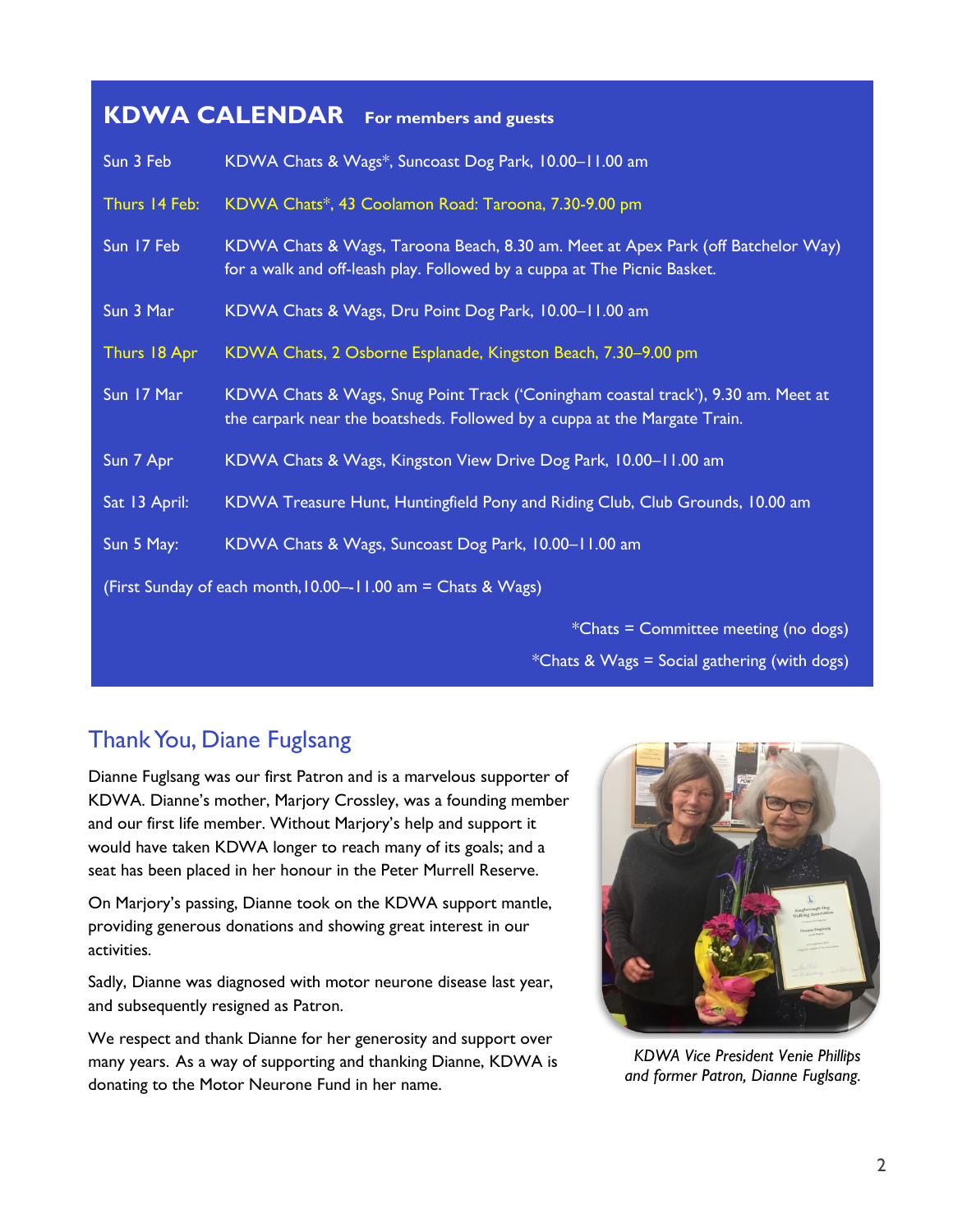# Kingston View Drive Dog Park

It is pleasing to know we now have three fenced dog parks in central Kingborough, plus the beach.

Kingston View Drive Dog Park (between the Sports Centre and the Kingston Cemetery) is becoming popular as word gets around. Council has recently added a water tap in the top corner near the road, and is continuing to improve the grounds, including reducing the risk of dogs escaping under the big gate and a few other spots where the ground drops away. They also intend to put another gate as an airlock by the entrance to make it safer to get in and out.

Well worth a visit, with some lovely shady gum trees and an awesome view!

As usual we welcome any ideas for improvements.

## Spread Out!

There's plenty of space at Kingborough's dog parks.

The latest best practice in dog parks is to walk and talk rather than stand still in a group. The human momentum keeps the dogs busy and moving, which has the effect of minimising any tendency for dogs to defend 'their territory' or guard resources, like balls and their people.

Walking together in open areas generally results in more positive play experiences for the dogs. Pay attention to your dog even while chatting – body language changes like lightning or you may miss a poo collection – which no one will thank you for!

## KDWA Members Give Generously

Thanks to all members who brought donations for the Dogs Home with them to our Christmas party. Committee member Belinda and loyal friend Spotty placed all the donations in the collection bin at Animal Tuckerbox Kingston before Christmas. We hope the donations provided Christmas cheer for all the dogs waiting for their furever homes.

*Adopt. Don't shop.*

## How Hot?



*KDWA donations to the Dog's Home*



Before walking your dog on the pavement or road in summer, remember your dog does not have shoes, yet their paws can be just as sensitive to heat as your feet. Hot surfaces – especially roads, pavements and fake grass – can burn quickly in hot weather.

**Place the back of your hand on the pavement.If it's uncomfortable to hold it there for 5–7 seconds, it's too hot to go for a walk.**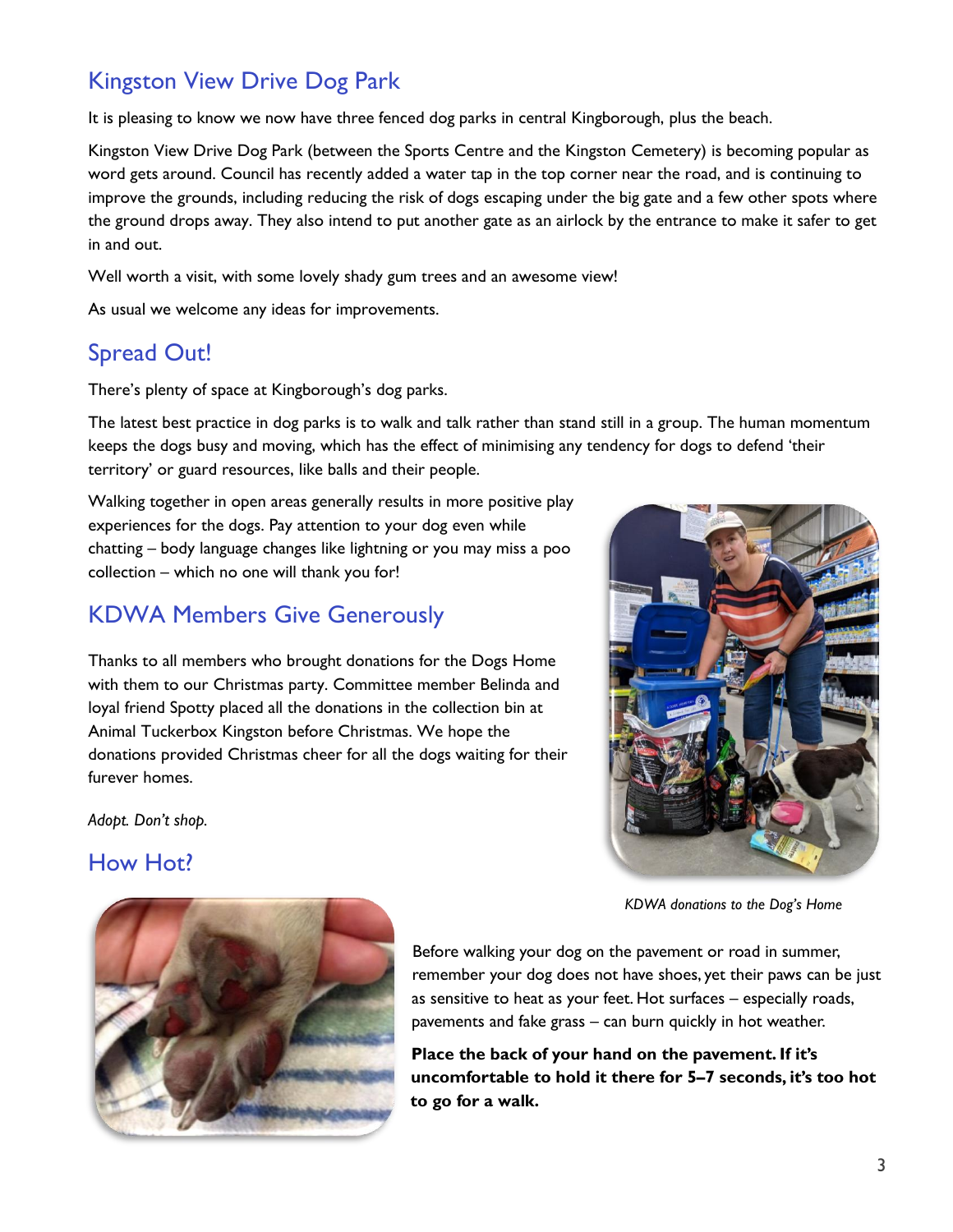# A Jolly Good Time

Wow! What a success the KDWA Christmas party was at our just-fenced Kingston View Drive Dog Park! The weather was great, turn-out good and there were many smiling faces – human and canine.

The Kingborough Council worked hard to get the fencing mostly complete the day before the event – after a hiccough with the theft of some of the fencing material, and over 40 people attended (it was difficult to count the dogs as they would not stand still long enough, but they were all well-behaved).

It was nice to see the Mayor Councillor Dean Winter and Deputy Mayor Councillor Jo Westwood present, along with Daniel Smee, Executive Manager Governance and Community Services.

Congratulations to Roxy for winning the musical sits competition, and all the other winning canines; and thanks to Dogs Holiday Havens for sponsoring the event, and Long Black Jack for bringing the much-valued coffee van!



# What's your 'dream' dog walk?

What dog walking facilities would you like included in plans for the new Kingston Park? The company designing Kingston Park, Playstreet, talked with KDWA about this just before Christmas. Dream ideas discussed included:

- a wide shared-use pathway around Whitewater creek, with trees along the edge of the track and shaded/sheltered seating and lighting
- drinking water for people and dogs, like the example pictured
- access to public toilets, with tie points for dogs
- features such as dog memorials and dog-related sculptures
- picnic tables accessible to dog walkers
- fencing around children's play areas to help ensure access by dog walkers to cafes and other shared-use areas.



*Drinking water for people and dogs. Image sourced from [www.dog-on-it](http://www.dog-on-it-parks.com/blog/)[parks.com/blog/](http://www.dog-on-it-parks.com/blog/)*

We're confident Playstreet will include these ideas in their recommendations to Council. This area has been a popular, spacious and central dog exercise area

since closure of the old Kingston High School. Fingers crossed, dog-walkers will be catered for as the area transforms into Kingston Park.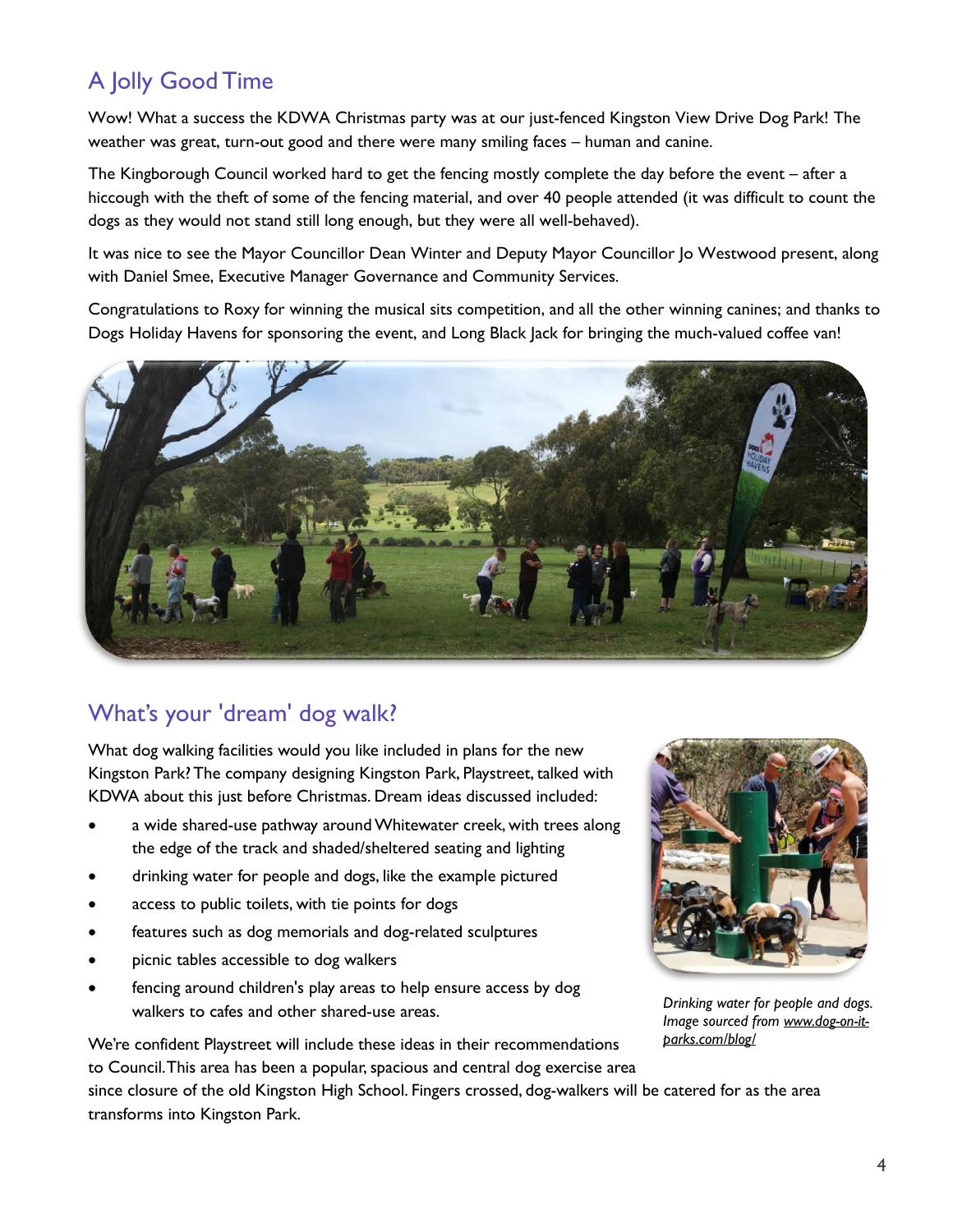# Taroona Beach – Thank You Kingborough Council!

### **From this . . .**



Woo hoo! The eastern end of Taroona Beach is now dog-friendly!

To be clear, it is only the 130 metres of Taroona Beach that is EAST of the boat ramp. The boat ramp is on-lead only and every other part of the beach is off-limits for dogs.

This small area is already a favourite spot for many dogs and their people. Thank you, Kingborough Council.

*Committee members Maggie and Maureen, disappointed not to be able to visit the beach.*

#### **To this!**



*Eric and Rita enjoying the eastern end of Taroona Beach – now an off-leash exercise area for dogs, all hours.*

## Know Other DogWalkers in Kingborough?

Please encourage other dog owners to join KDWA – more voices give greater influence! A 2018–19 KDWA membership form is attached. Please print a few out and pass them on to fellow dog owners. Every new member helps!



**Charlotte Peterswald Property Management**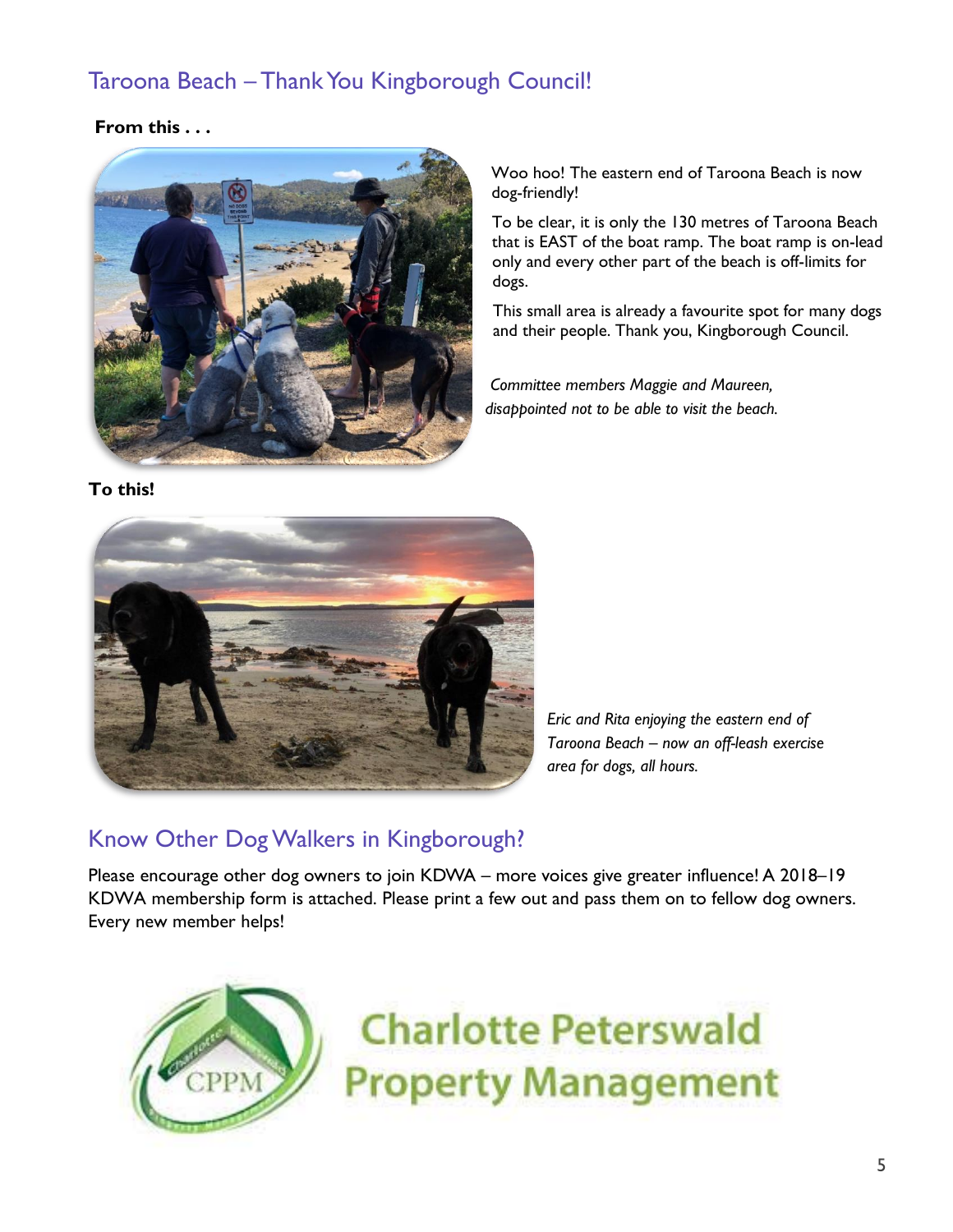# Thought for the Season: Child Safety Around Dogs

#### *Extract from an article from the Liam Perk Foundation, [http://liamjperkfoundation.org/lets-talk-dog/dog-body-language](http://liamjperkfoundation.org/lets-talk-dog/dog-body-language/)*

Many dog bites could be prevented if parents and children were aware of the subtle communication signs dogs send when they are anxious.

Dog behavior is complex and the signals that dogs send are often subtle. Parents, if you see potential danger signs in your dog's behavior, err on the side of caution and increase supervision and use physical barriers when supervision is not possible, until it can be determined whether your dog is a danger to the children and the problem is resolved through consultation with a professional.

Many dogs are exceptionally tolerant of mishandling by kids and adults. They show signs of anxiety, yet never get to the point of biting. Other dogs tolerate things they don't enjoy for while or from certain people and not others, but at some point, decide they've have had enough and growl or snap. Most people are shocked when this happens. They say: "*He's never bitten anyone before*" or "*there was no warning*". Dog behavior experts say there is always a warning, it's just most people don't recognise it.

## If your dog growls at the kids

**Don't punish your dog for growling**. This may seem counter-intuitive and even go against the advice of your dog trainer. If your dog growls at your child, he is sending a clear warning that he is very uncomfortable with the actions or proximity of the child. Be grateful your dog chose to warn rather than go straight to a bite. If you punish the growling, you may inhibit the warning growl next time and the dog may bite without growling first. Punishment or scolding will not make the dog feel better about the child – it may make the dog feel more anxious and more likely to bite next time, especially if you're not there to control the situation.

If your child does not follow directions and/or has got into the habit of being rough with your dog, separate the dog and child until the child learns to treat the dog with kindness and respect.

What to do if your dog growls:

- Increase supervision.
- Take your dog to the vet to make sure he is not sick or in pain.
- Don't assume the dog will not bite because he hasn't yet. As dogs age they can become less tolerant.
- Teach your kids to back off and tell you if the dog growls. "*Doesn't this just encourage the dog to growl if he finds out he can control us with this behavior?*" is a very common question. Yes, if your child backs off, the dog will learn that growling works to get himself out of an uncomfortable situation. He'll likely growl in the same situation next time, and feel less need to bite, since growling works.
- Seek the advice of a dog behavior specialist who will use positive reinforcement to help teach the dog to change his attitude and to enjoy the company of the child.

Wouldn't you rather have a dog that warns with a growl and doesn't go straight to a bite? Of course, we don't want the dog to turn into a growling machine, so action is required to remedy the situation. Teach the kids to avoid the behavior that causes growling until the dog is trained (and possibly afterwards). And teach the dog to enjoy whatever situations cause him to growl. This requires behavior modification training. We recommend you hire a dog behavior consultant to help with this. Growling is a serious warning and must be dealt with immediately and properly.